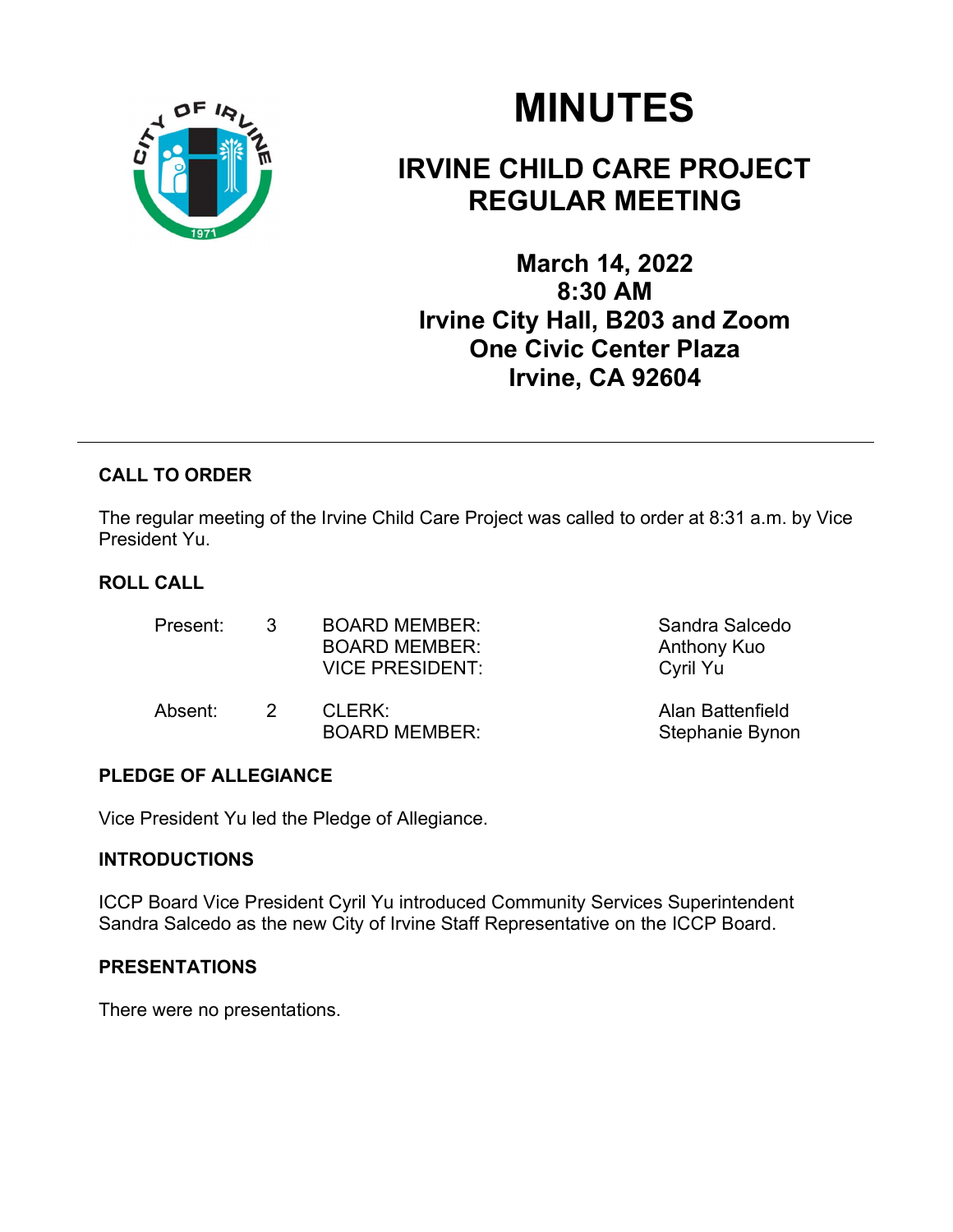#### ANNOUNCEMENTS

Sharon Wellikson with the Irvine Children's Fund (ICF) announced ICF will host the 33rd Irvine Junior Games at Irvine High School on May 18, 2022 after a 2-year hiatus due to the Covid-19 pandemic. Currently there are over 1,000 children signed up to participate.

#### PUBLIC COMMENTS

Rick Porter, Chief Executive Office of Rainbow Rising expressed his personal, and his organizations professional excitement at the prospect of potentially being selected as the ICCP program to operate on the new Solis Park elementary school campus.

#### ADDITIONS AND DELETIONS TO THE AGENDA

At the request of the ICCP Board and subsequent to the posting of the agenda originally posted on March 9, 2022, a motion was made by Board Member Kuo, seconded by Board Member Salcedo and unanimously carried by those members present, (Clerk Battenfield, and Board Member Bynon, absent), to remove Items 2.3, 2.4, 2.5, and 2.6 form the agenda for separate discussion at a special meeting date to be determined.

#### 1. CONSENT CALENDAR

ACTION:

Moved by Board Member Kuo, seconded by Board Member Salcedo, and unanimously carried by those members present (Clerk Battenfield, and Board Member Bynon, absent) to approve Consent Calendar items 1.1 through 1.13

1.1 MINUTES

#### ACTION:

Approved the minutes of the Irvine Child Care Project meeting held on January 10, 2022.

1.2 WARRANT REQUEST - CATALYST FAMILY INC.

#### ACTION:

Approved payment of \$70,294.31 to Catalyst Family Inc. for child care development services for January 1-31, 2022.

1.3 WARRANT REQUEST - CATALYST FAMILY INC.

#### ACTION:

Approved payment of \$34,452.30 to Catalyst Family Inc. for Quarter 2 adjustment for child care development services provided in the period July 1, 2021 December 31, 2021.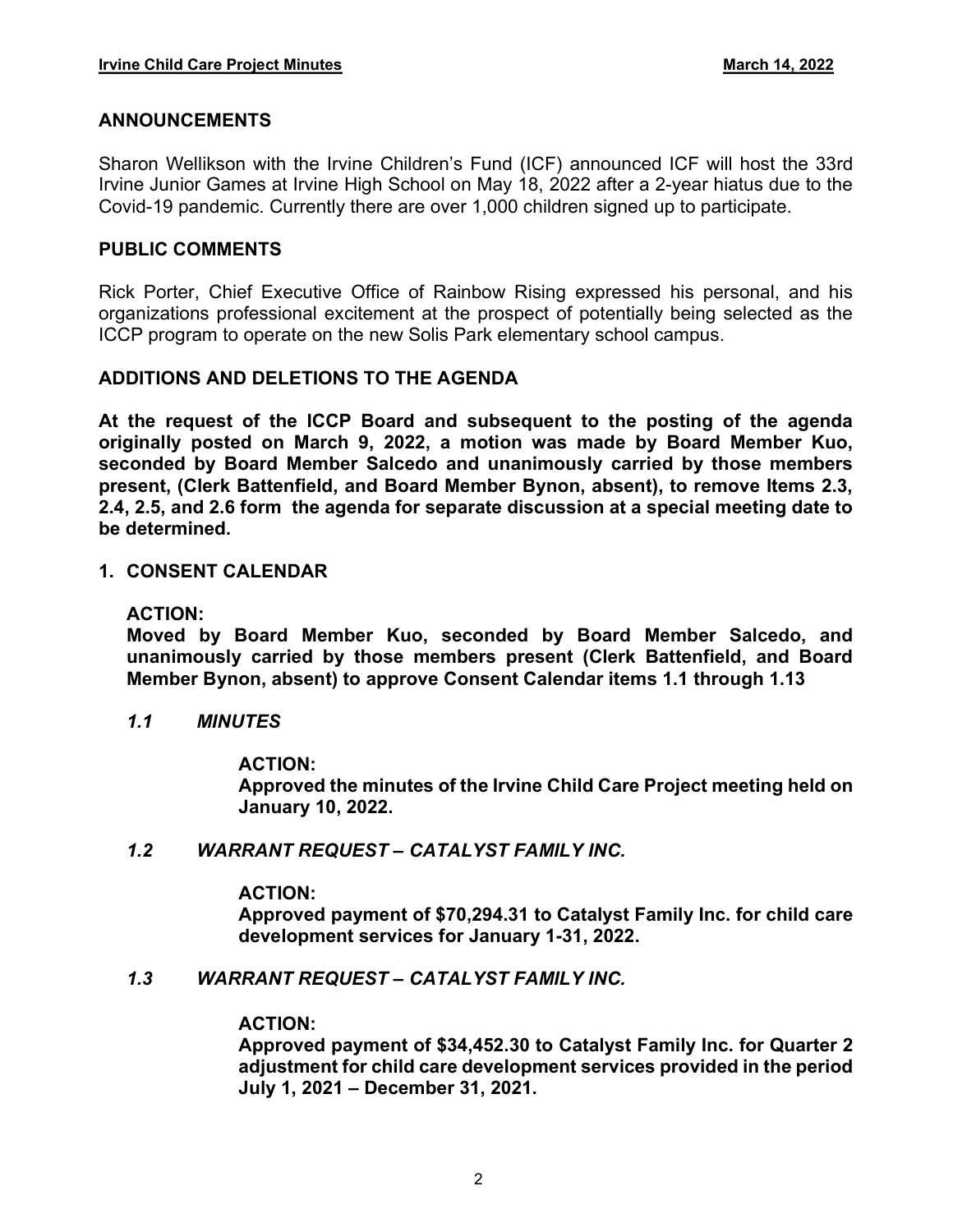#### 1.4 WARRANT REQUEST - IRVINE CHILDREN'S FUND (ICF) SCHOLARSHIPS

#### ACTION:

Approved payments for warrants totaling the amount of \$11,739.50 (\$644.25 CDBG; \$11,095.25 ICF) for child care services for January 1- 31, 2022 funded by ICF scholarships.

- $\bullet$  \$ 1,829.50 to Catalyst Family Inc. (ICF)
- $\bullet$  \$ 397.50 to Creekers Club (ICF)
- \$ 00.00 to Dolphin Club
- $\bullet$  \$ 212.50 to Kids Stuff (ICF)
- \$ 9,300.00 to Rainbow Rising (\$644.25 CDBG; \$8,655.75 ICF)

#### 1.5 WARRANT REQUEST – IRVINE CHILDREN'S FUND CORONAVIRUS (CV) **SCHOLARSHIPS**

#### ACTION:

Approved payments for warrants totaling the amount of \$24,425.29 (CDBG-CV) for child care services for January 1-31, 2022 funded by CV scholarships.

- \$ 5,524.86 to Catalyst Family Inc. (CDBG-CV)
- $\bullet$  \$ 483.75 to Creekers Club (CDBG-CV)
- $\bullet$  \$ 1,150.00 to Dolphin Club (CDBG-CV)
- \$ 652.50 to Kids Stuff
- \$16,614.18 to Rainbow Rising (CDBG-CV)

#### 1.6 WARRANT REQUEST IRVINE UNIFIED SCHOOL DISTRICT (IUSD)

#### ACTION:

Approved payment of \$73,956.67 for payment for sale of IUSD-owned portables to ICCP, Utilities, Facilities and Financial Support Services, Custodial Equipment Amortization and Custodial Services for the month of January 2022.

- \$47,685.08 for Custodial Services
- \$ 675.00 for Custodial Equip Amortization
- \$10,589.42 for Payment of Portable Purchase
- $\bullet$  \$ 8.007.17 for Utilities
- \$7,000.00 for Facilities & Financial Support

#### 1.7 ICCP EXPENSES PAID BY IUSD

#### ACTION:

Reviewed and accepted attached invoices in the total amount of \$13,330.00 paid by IUSD on behalf of ICCP.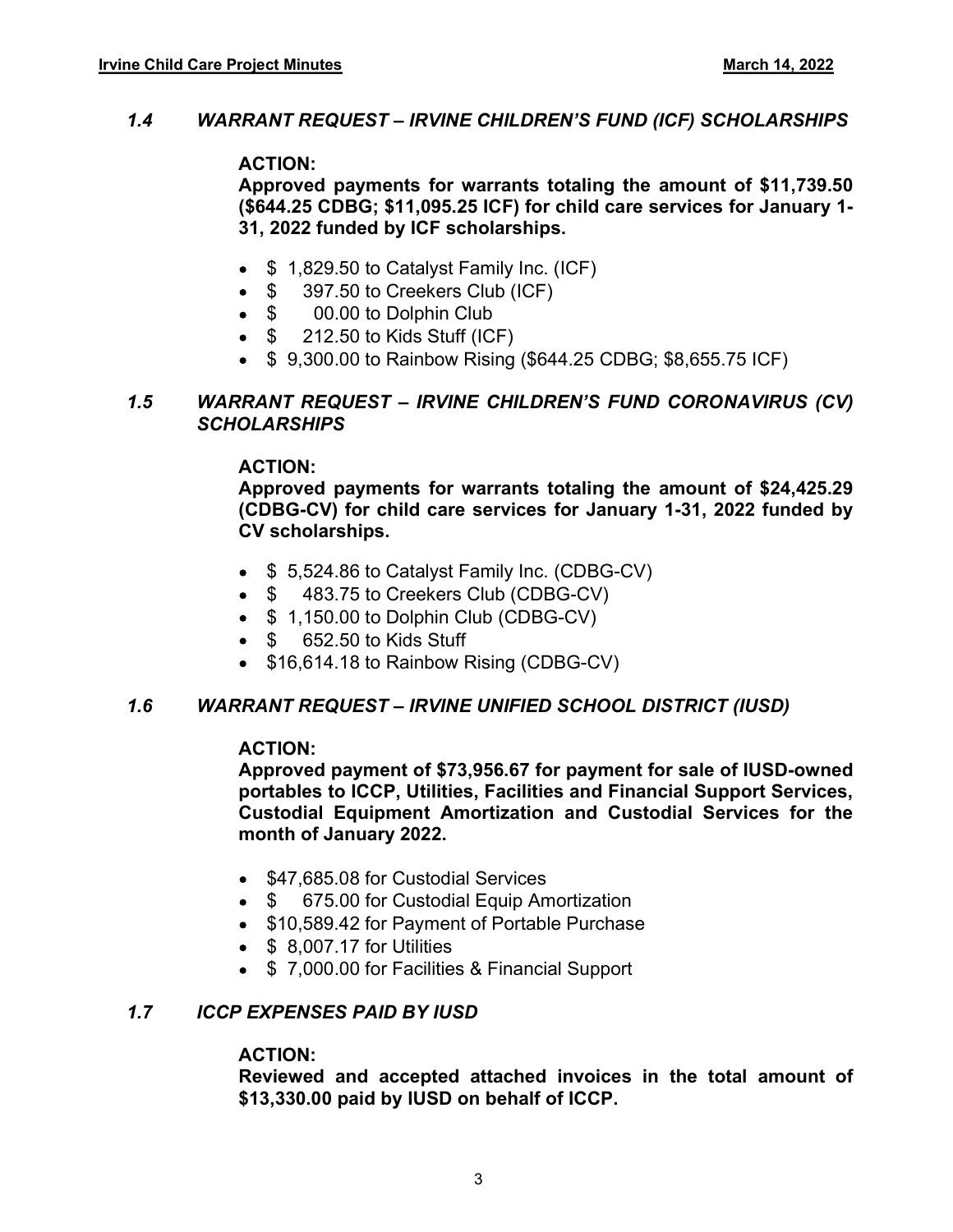#### 1.8 WARRANT REQUEST IRVINE UNIFIED SCHOOL DISTRICT (IUSD)

#### ACTION:

Approved payment of \$9,232.30 for ICCP Work Order charge backs for 2021-2022 Fiscal Year - 1st Quarter.

#### 1.9 WARRANT REQUEST - CITY OF IRVINE

#### ACTION:

#### Approved payment of \$21,848.36 to the City of Irvine for Program and Grant Administration for the month of January 2022.

- \$19,753.45 for Program Administration
- \$ 2.094.91 for Grant Administration

#### 1.10 ICCP PAYMENTS ISSUED FEBRUARY 2022

#### ACTION:

Received and filed attached record of payments issued February 2022 for service month December 2021.

#### 1.11 DEPOSIT OF STATE GRANT APPORTIONMENT

#### ACTION:

Authorized the deposit of grant funds from the California Department of Social Services into the appropriate account as follows:

| $\bullet$ \$ 4,672.00 | 01-005-50100-8290 |
|-----------------------|-------------------|
| $\bullet$ \$10,164.00 | 01-005-50100-8290 |
| $\bullet$ \$16,225.00 | 01-005-50100-8290 |
| $\bullet$ \$52,799.00 | 01-005-50100-8590 |

#### 1.12 DEPOSIT OF SCHOLARSHIP FUNDS FROM ICF

#### ACTION:

Authorized the deposit of funds from ICF into the appropriate account as follows:

 $\bullet$  \$31,749,75 01-005-712-00-8290

#### 1.13 DEPOSIT OF CDBG-CV SCHOLARSHIP FUNDS FROM ICF

#### ACTION:

Authorized the deposit of funds from ICF into the appropriate account as follows:

 $\bullet$  \$67.833.19 01-005-712-00-8699